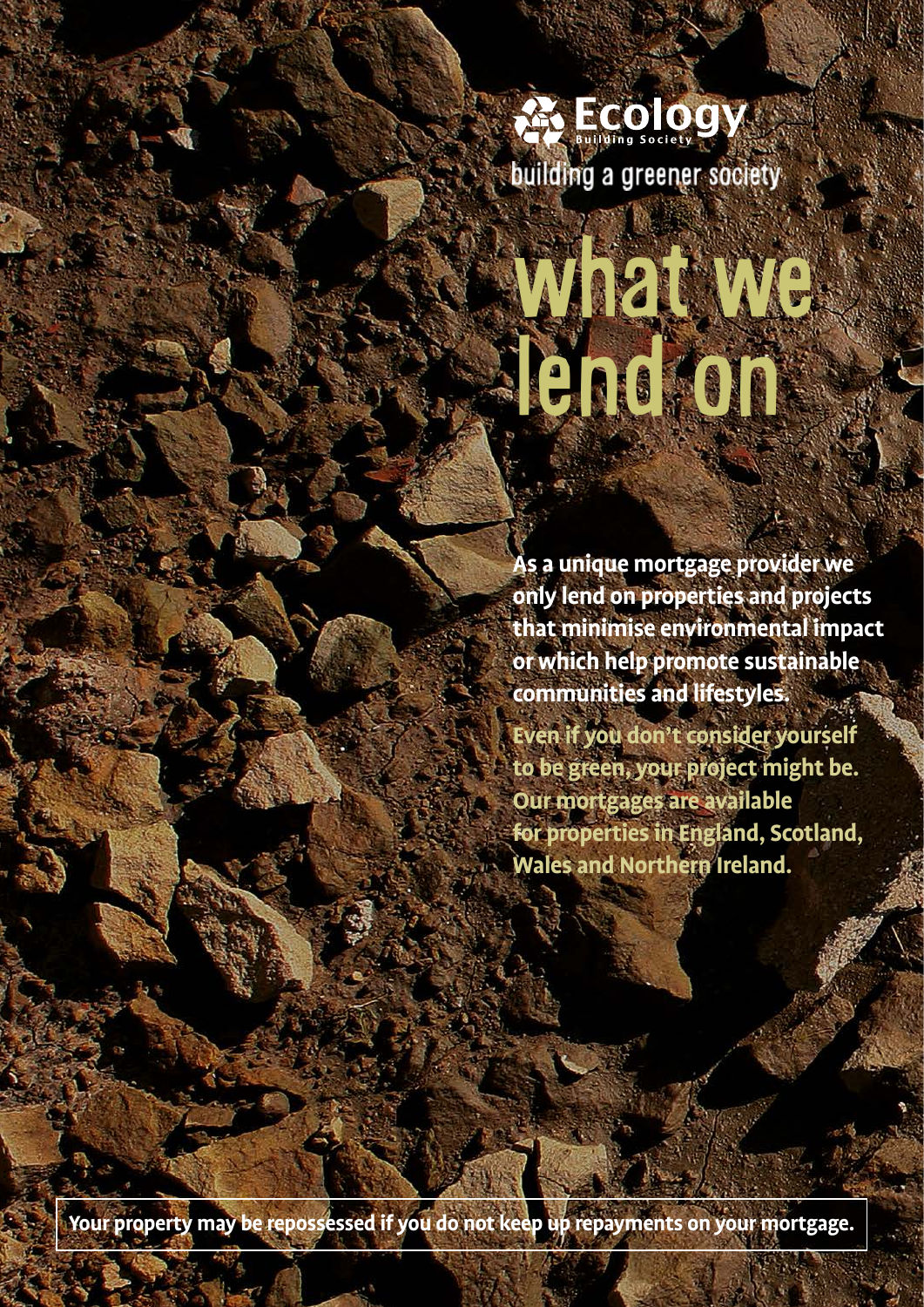## we lend for...

#### Energy saving improvements

Any property can be made more energy efficient, for example by improving insulation, fitting a condensing boiler or installing a wind turbine. If you've found a property that is in good structural repair, but you would like to install energy saving measures and/or renewable energy technologies – we're here to help. By making these improvements your mortgage may qualify for an interest rate discount – see *Our C-Change discounts* leaflet for further details.

#### Renovations

Renovation projects usually entail bringing an existing or derelict dwelling back into habitable use. We consider this to be a form of recycling as you're making use of existing resources. Some examples of such properties are a dilapidated historic listed house, an old terrace, or a fire damaged thatched cottage.

We are not put off by the condition of the property, it may just be a shell or need bringing into the 21st Century; so long as the works required are substantial, i.e. not just redecoration, and planning permission can be obtained for the work you intend to carry out, we'll consider lending. Of course, we'll encourage you to use low impact building materials and create an energy efficient home. If you do so, your mortgage may qualify for an interest rate discount – see *Our C-Change discounts* leaflet for further details.

#### Conversions

These are similar to renovations, except the building wasn't formerly used as a dwelling – it may have been a barn, lighthouse, oast house, signal box, church or chapel, for example. Like a renovation project the building can often be in a poor state of repair, requiring substantial work to convert it into a home – which may offer the opportunity to incorporate more ecological elements than a renovation.

In many instances, standard lenders reject the properties and projects that Ecology positively welcomes – basically if the property has an environmental benefit and can be valued, we'll consider lending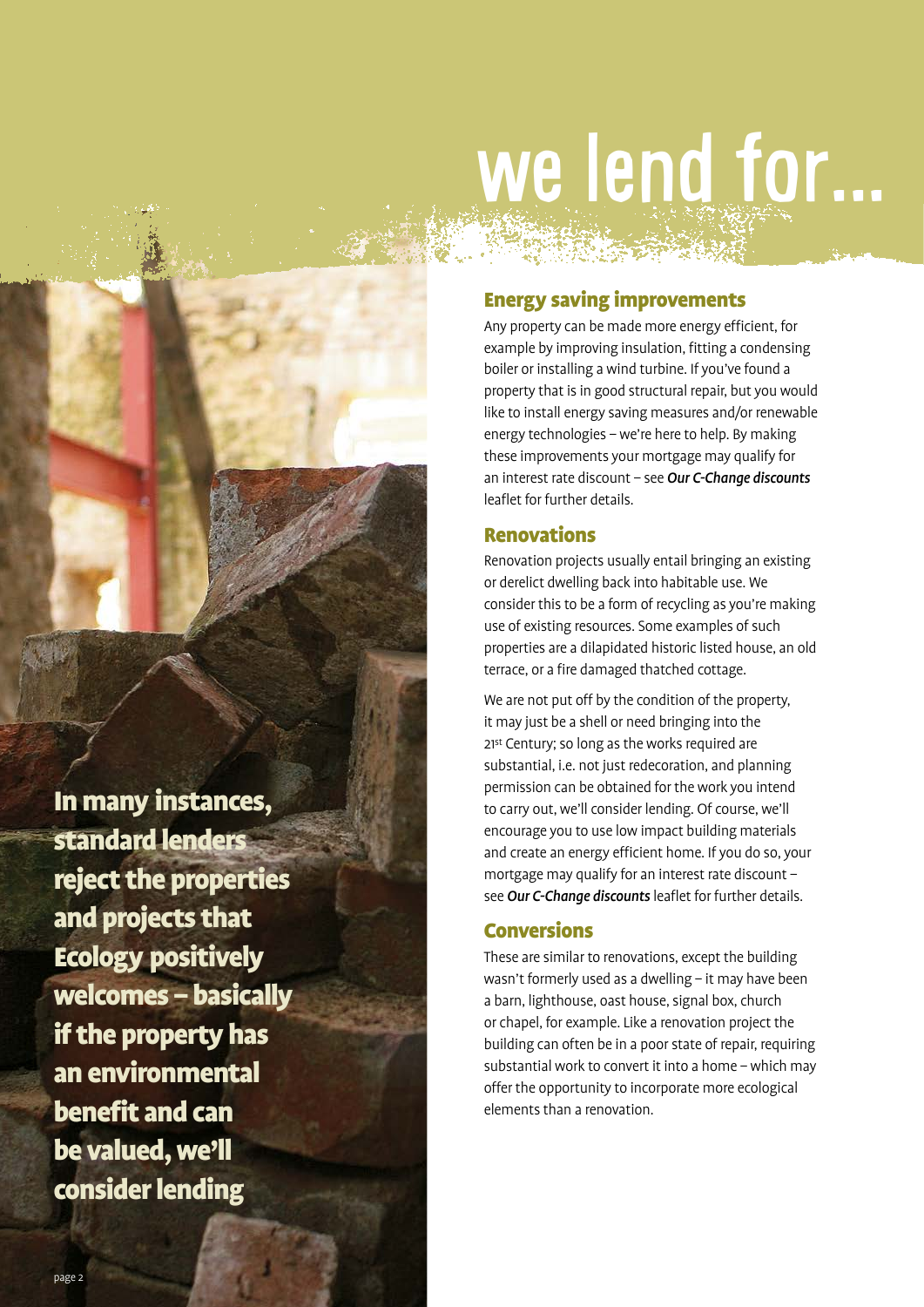

#### New builds

By far the best time to consider the environmental impact of a home is at the very beginning, at the design and specification stage. You may be purchasing a new energy efficient property or doing your own ecological self build. There's no fixed or rigid definitions of what constitutes an eco home; instead we assess whether your property will meet our criteria and if the design and specification contain some of the features described overleaf. It's unlikely that all these features will be incorporated in a single building. Our starting point is to try to determine the environmental impact in terms of energy use, pollution and saving resources. We require a minimum standard of energy efficiency for new build projects and offer interest rate discounts depending on the standard achieved see *Our C-Change discounts* for further details.

#### Green by nature

Some properties may qualify for an Ecology mortgage due to their construction or use. We positively welcome unconventional properties and projects that many lenders reject.

We encourage the concept of low impact living and the development of housing that meets social needs. For example, we seek to support:

- **Live/work, cohousing and community owned** projects, including Housing Co-operatives
- **Affordable properties** created to meet the needs of local people, including shared ownership schemes
- Retrofit projects, including those that bring empty homes back into use and back-to-back terraced properties
- **Agriculturally-tied properties**, supporting smallholders and businesses that can evidence managing the land sustainably
- $\blacksquare$  Traditional constructions such as straw bale, thatch, cob, rammed earth and wattle and daub, using local and sustainable resources.

If you think your project has environmental benefits, but doesn't seem to fit with any of the above, give us a call to discuss it. We treat every project individually and where appropriate will encourage you to improve the energy efficiency of your property.

#### Green extensions and loft conversions

We'll also consider lending where you're converting your loft or adding a green extension to your home. Adapting your current home to meet your growing needs may be a more environmentally friendly option than moving to a larger, possibly more inefficient, house. You should of course be using sustainable materials and incorporating energy saving measures. It may be that this addition allows you to work from home, so reducing your need to rent office space or time and energy spent commuting.

#### There's more to us...

Our Lending for Community Gain programme supports a wide range of projects, including mortgages for environmental and ethical businesses, ecological property developers, housing co-operatives, housing associations and organic farms and smallholdings. For more information, please ask for a copy of our bespoke brochures or visit our website.

### We do not lend for...

- The purchase of holiday or second homes due to the impact on local house prices
- Agricultural activities involving intensive farming<br>Practices or riding stables practices or riding stables
- The purchase of dwellings classed as mobile
- Houseboats (as they are mobile), although we do lend for the p urchase of houseboat moorings
- **The purchase of dwellings with less than** 12 month residential occupancy rights - you must be able to live in the property all-year round